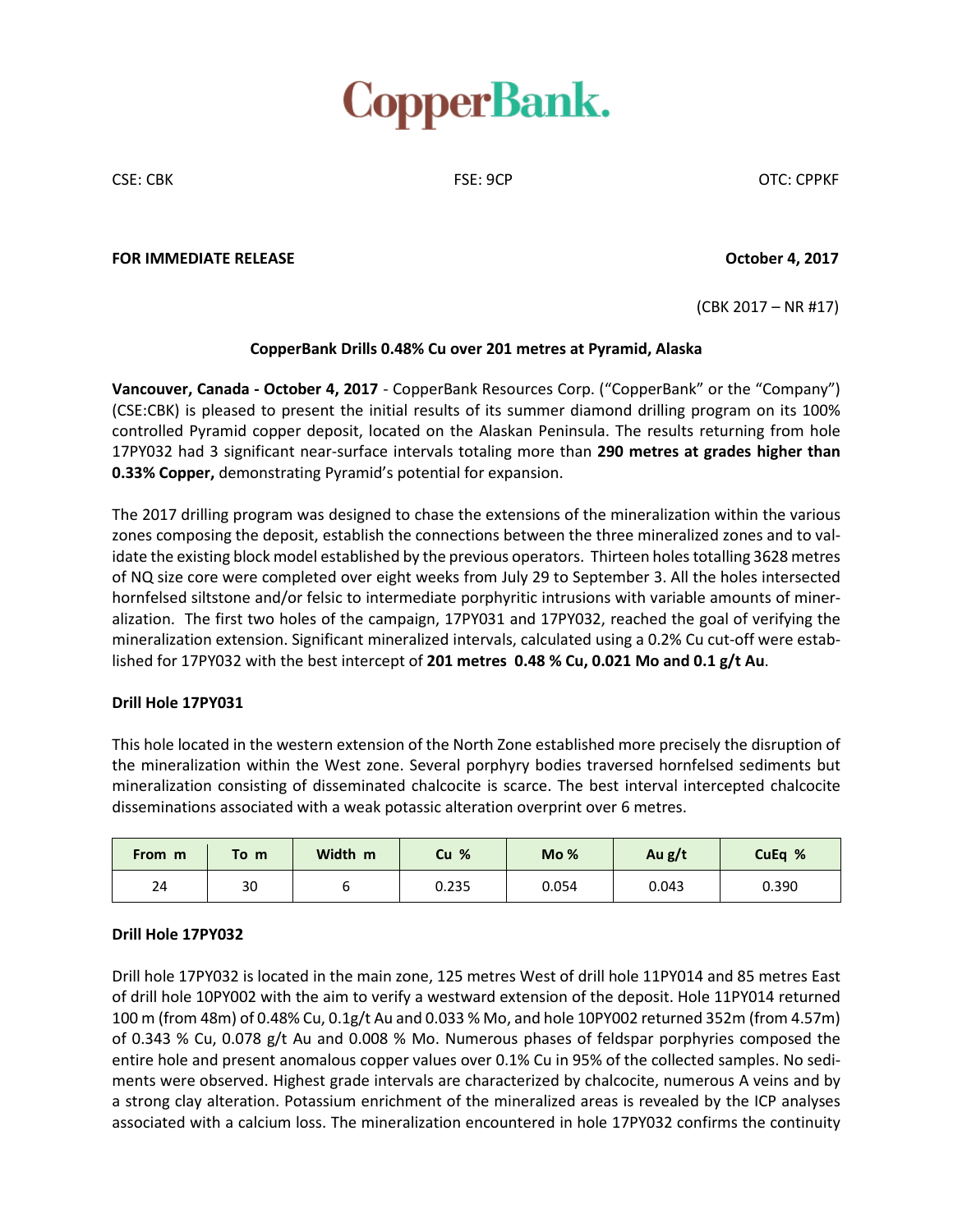of the mineralization between the two previous historical drill holes with similar copper grades and significant width. A detailed cross-section can be found on the company's website: www.copperbankcorp.com.

| From m    | To m   | Width m | Cu <sub>%</sub> | $Mo$ % | Au $g/t$ | CuEq % |
|-----------|--------|---------|-----------------|--------|----------|--------|
| 11.00     | 51.00  | 40.00   | 0.333           | 0.010  | 0.07     | 0.406  |
| 67.00     | 118.26 | 51.26   | 0.340           | 0.021  | 0.10     | 0.460  |
| 132.00    | 333.00 | 201.00  | 0.480           | 0.021  | 0.10     | 0.597  |
| including |        |         |                 |        |          |        |
| 176.00    | 251.00 | 75.00   | 0.546           | 0.016  | 0.10     | 0.652  |
| 262.13    | 303.00 | 40.87   | 0.677           | 0.016  | 0.14     | 0.805  |
| 262.13    | 284.00 | 21.87   | 0.832           | 0.021  | 0.14     | 0.977  |

*Note: The copper equivalent values (CuEq.) were calculated based on estimated prices of USD\$2.75/lb of copper, USD\$1200 /oz of gold and USD\$7.25 /lb of molybdenum. No metallurgical tests were done. Metal recovery is unknown and was not taken into account. True width of intervals is yet to be defined.*

# **Quality control**

All the core samples collected during the 2017 drilling program are pulverized at the ALS Fairbanks facilities then pulps are sent to ALS Minerals Laboratories in Reno, NV. All pulps are analyzed by a 4 acid multielement analysis for 61 elements by ICP-AES method and assayed for Au by standard atomic absorption spectrometry (Au-AA23) following the fusion by fire-assay of a 30 gram sample. Samples returning copper values higher than 10000 ppm are re-analyzed by ICP-AES following a four-acid digestion and those exceeding 1 g/t gold by gravimetric finish (Au-GRA21). Standards, blanks and duplicates were inserted every 20 samples consistent with industry best practices then revised by a qualified person using a Quality Assurance/Quality Control program before calculating the intervals.

## **About Pyramid**

The Pyramid project is situated on private property with the subsurface controlled by The Aleut Corporation, an Alaska Native-owned corporation. Pyramid is a porphyry copper deposit containing a historical inferred mineral resource estimate of 122 million tonnes of 0.41% copper, 0.02% molybdenum, and 0.10 g/t gold (SRK, 2013) divided in three main recognized zones: Main, North and West. The mineralization is related to a multi-phased calk-alkaline intrusion, intruding sediments of Tertiary Age. The porphyry system is of a minimal extent of 1,5 km<sup>2</sup>, displays a leached cap, phyllic, propyllitic and potassic alteration analogous to the other copper deposits of the Circum Pacific Belt. The observed mineralization consists mainly in disseminations of chalcocite, chalcopyrite and local molybdenite and sulphide veinlets. Bornite, malachite and chrysocolla are also reported as accessory minerals.

This press release was prepared by Brigitte Dejou, P.Eng and a Qualified Person as defined by NI 43-101.

For more information on CopperBank visit the website at [www.copperbankcorp.com,](http://www.copperbankcorp.com/) or, contact Gianni Kovacevic, President and Executive Chairman of CopperBank at:

| Address: | Suite 1500, 409 Granville Street, Vancouver, BC V6C 1T2 |
|----------|---------------------------------------------------------|
| Tel:     | 604-889-0852                                            |
| E-mail:  | gk@copperbankcorp.com                                   |
| Website: | www.copperbankcorp.com                                  |